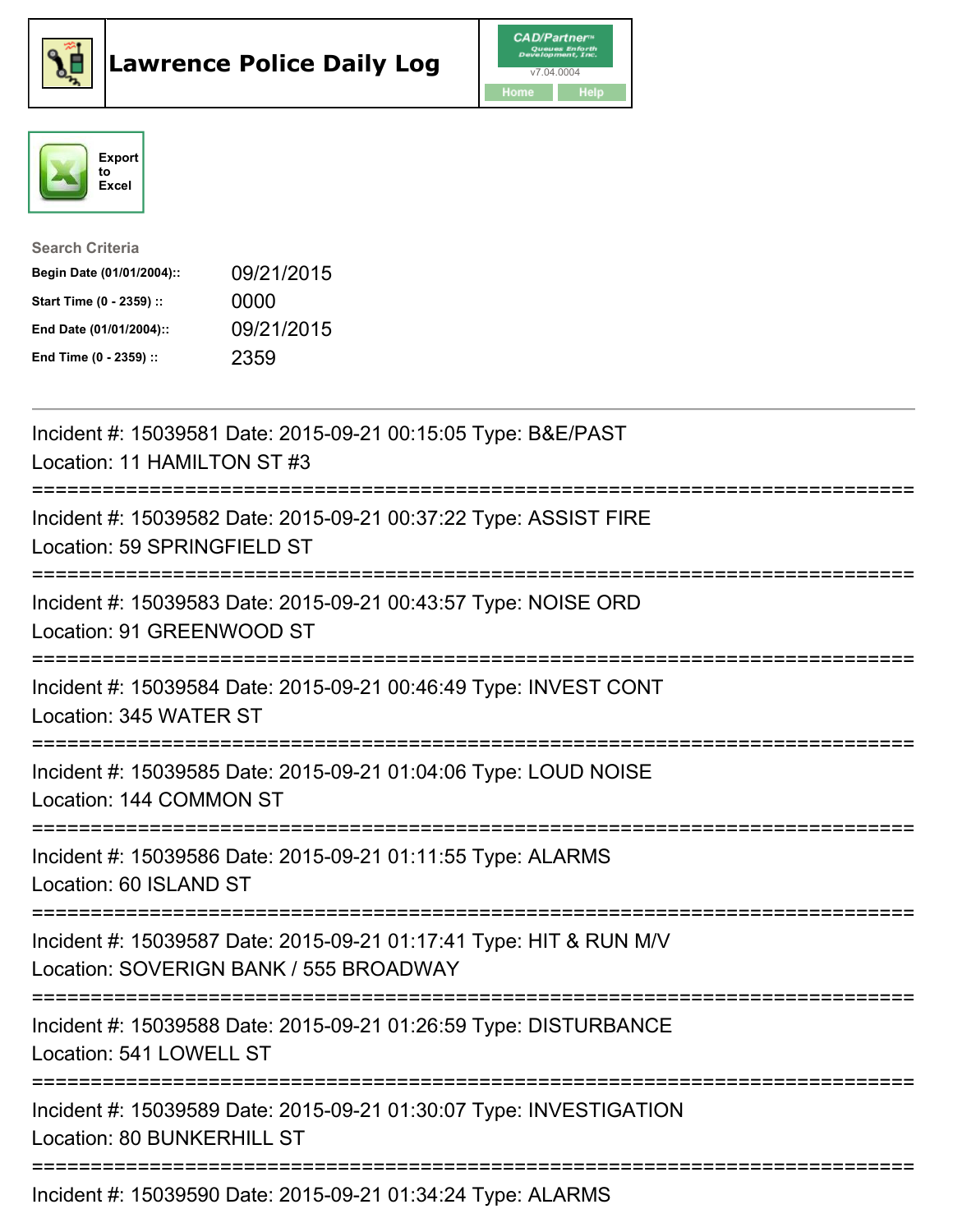| Location: 233 HAVERHILL ST                                                                                                      |
|---------------------------------------------------------------------------------------------------------------------------------|
| Incident #: 15039591 Date: 2015-09-21 01:48:24 Type: 911 HANG UP<br>Location: 28 GILBERT ST                                     |
| Incident #: 15039592 Date: 2015-09-21 02:06:39 Type: M/V STOP<br>Location: HAVERHILL ST & JACKSON ST                            |
| Incident #: 15039593 Date: 2015-09-21 02:07:00 Type: LOUD NOISE<br>Location: 29 ORCHARD ST                                      |
| Incident #: 15039594 Date: 2015-09-21 02:13:13 Type: DISTURBANCE<br>Location: 54 CONGRESS ST                                    |
| Incident #: 15039595 Date: 2015-09-21 02:15:20 Type: LOUD NOISE<br>Location: 117 GARDEN ST FL 3RD                               |
| Incident #: 15039596 Date: 2015-09-21 02:25:29 Type: M/V STOP<br>Location: MELROSE ST & WATER ST                                |
| Incident #: 15039597 Date: 2015-09-21 02:31:50 Type: M/V STOP<br>Location: HOBSON ST & PEARL ST<br>=====================        |
| Incident #: 15039598 Date: 2015-09-21 02:36:48 Type: M/V STOP<br>Location: COLFAX AV & TOWER HILL ST                            |
| Incident #: 15039599 Date: 2015-09-21 02:52:53 Type: M/V STOP<br><b>Location: WEST ST</b>                                       |
| Incident #: 15039600 Date: 2015-09-21 03:06:37 Type: LOUD NOISE<br>Location: 117 GARDEN ST                                      |
| -----------------------------<br>Incident #: 15039601 Date: 2015-09-21 03:19:00 Type: DOMESTIC/PROG<br>Location: 54 CONGRESS ST |
| Incident #: 15039602 Date: 2015-09-21 03:27:50 Type: ALARMS<br>Location: 258 E HAVERHILL ST                                     |
| Incident #: 15039603 Date: 2015-09-21 04:26:32 Type: ALARMS<br>Location: 490 S UNION ST                                         |
| Incident #: 15039604 Date: 2015-09-21 05:57:53 Type: HIT & RUN M/V                                                              |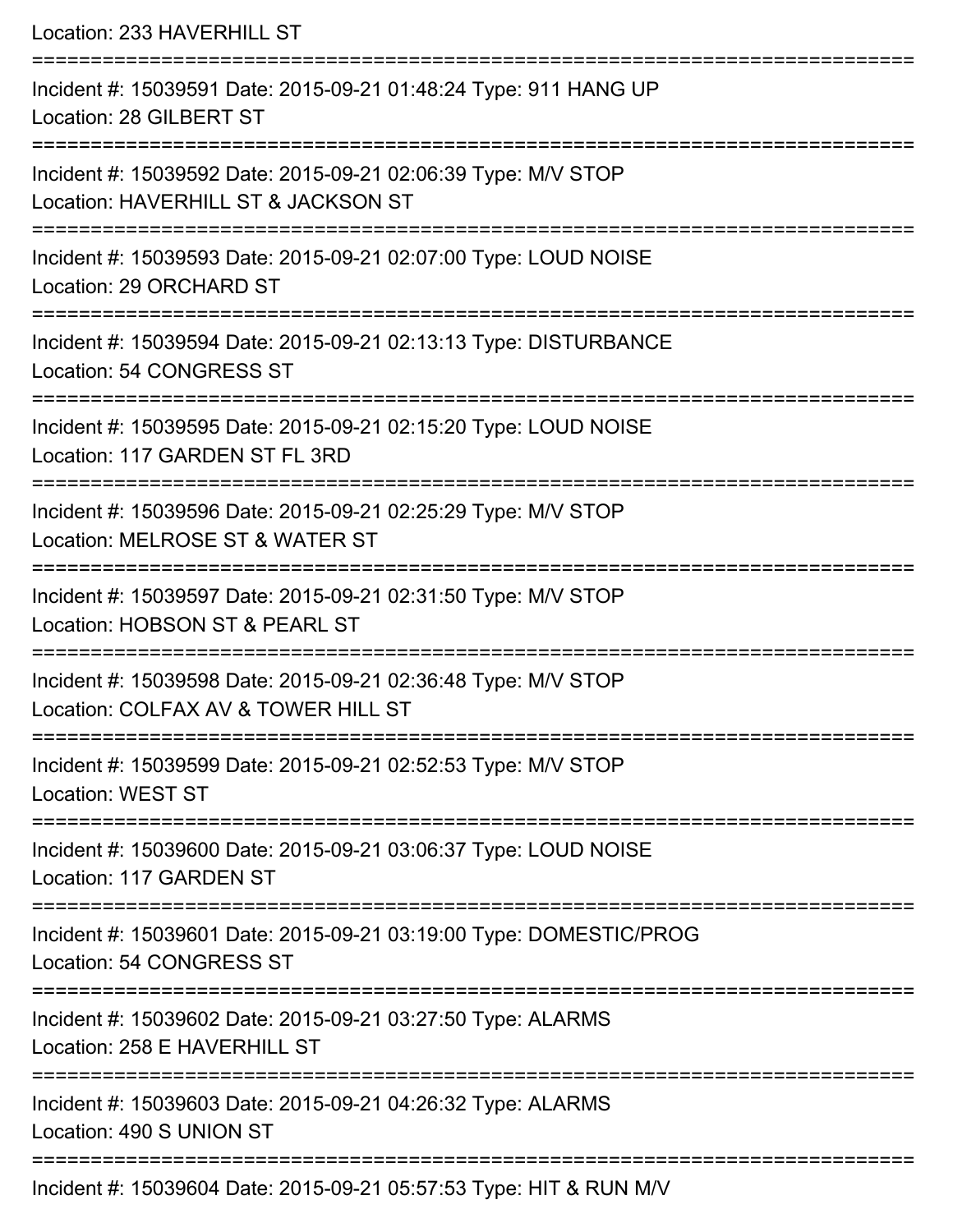| Incident #: 15039605 Date: 2015-09-21 07:06:29 Type: MEDIC SUPPORT<br>Location: LAWRENCE HIGH SCHOOL / 70 N PARISH RD                 |
|---------------------------------------------------------------------------------------------------------------------------------------|
| Incident #: 15039606 Date: 2015-09-21 07:10:22 Type: PARK & WALK<br>Location: BRADFORD ST & BROADWAY                                  |
| Incident #: 15039607 Date: 2015-09-21 07:35:07 Type: AUTO ACC/PED<br>Location: 582 HAVERHILL ST                                       |
| Incident #: 15039608 Date: 2015-09-21 07:43:40 Type: AUTO ACC/UNK PI<br>Location: 353 ELM ST                                          |
| Incident #: 15039609 Date: 2015-09-21 08:09:11 Type: AUTO ACC/NO PI<br>Location: 38 CUSTER ST<br>==================================== |
| Incident #: 15039610 Date: 2015-09-21 08:23:33 Type: DISTURBANCE<br>Location: 39 MONTGOMERY ST                                        |
| Incident #: 15039611 Date: 2015-09-21 08:40:25 Type: M/V STOP<br>Location: HAVERHILL ST & UNION ST                                    |
| Incident #: 15039612 Date: 2015-09-21 08:45:40 Type: UNKNOWN PROB<br>Location: 30 CHELMSFORD ST FL 2                                  |
| Incident #: 15039613 Date: 2015-09-21 09:13:29 Type: INVESTIGATION<br>Location: 70 N PARISH RD                                        |
| Incident #: 15039614 Date: 2015-09-21 09:14:16 Type: SHOPLIFTING<br>Location: DEMOULAS MARKET / 700 ESSEX ST                          |
| Incident #: 15039615 Date: 2015-09-21 09:36:19 Type: CONFIS PROP<br>Location: 80 BODWELL ST                                           |
| Incident #: 15039617 Date: 2015-09-21 09:43:58 Type: DRINKING PUBL<br>Location: DAISY ST & HOLLY ST                                   |
| Incident #: 15039616 Date: 2015-09-21 09:44:15 Type: M/V STOP<br>Location: BROADWAY & CROSS ST                                        |
| Incident #: 15039619 Date: 2015-09-21 09:50:33 Type: ALARM/BURG                                                                       |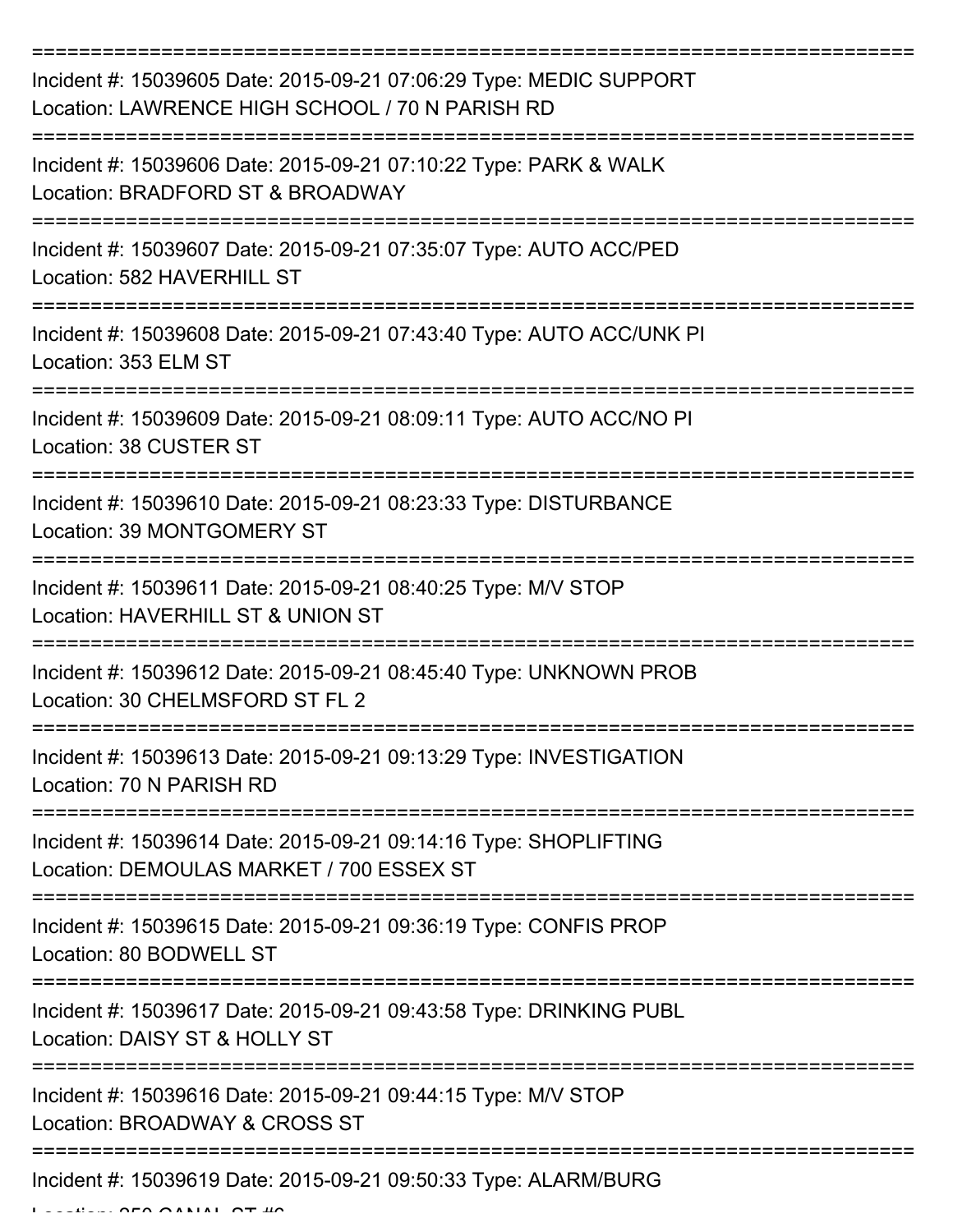| Incident #: 15039618 Date: 2015-09-21 09:51:10 Type: ALARM/BURG<br>Location: 595 HAVERHILL ST         |
|-------------------------------------------------------------------------------------------------------|
| Incident #: 15039620 Date: 2015-09-21 10:04:07 Type: MEDIC SUPPORT<br>Location: 5 DANFORTH ST         |
| Incident #: 15039621 Date: 2015-09-21 10:13:54 Type: M/V STOP<br>Location: ESSEX ST & LAWRENCE ST     |
| Incident #: 15039622 Date: 2015-09-21 10:14:01 Type: DOMESTIC/PROG<br>Location: 33 BROOKFIELD ST      |
| Incident #: 15039623 Date: 2015-09-21 10:23:35 Type: AUTO ACC/PED<br>Location: GORHAM ST & S BROADWAY |
| Incident #: 15039624 Date: 2015-09-21 10:24:34 Type: INVEST CONT<br>Location: 71 AVON ST              |
| Incident #: 15039625 Date: 2015-09-21 10:34:58 Type: TOW OF M/V<br>Location: 45 BROOK ST              |
| Incident #: 15039626 Date: 2015-09-21 10:47:02 Type: ALARM/BURG<br>Location: 2 HOUGH RD               |
| Incident #: 15039627 Date: 2015-09-21 10:51:57 Type: ALARM/BURG<br>Location: 10 MT AUBURN ST          |
| Incident #: 15039628 Date: 2015-09-21 10:59:56 Type: 209A/SERVE<br>Location: 112 WATER ST #3          |
| Incident #: 15039629 Date: 2015-09-21 11:04:24 Type: SUS PERS/MV<br>Location: 50 BROADWAY             |
| Incident #: 15039630 Date: 2015-09-21 11:05:10 Type: PARK & WALK<br>Location: BRADFORD ST & BROADWAY  |
| Incident #: 15039631 Date: 2015-09-21 11:05:26 Type: WOMAN DOWN<br>Location: 435 ESSEX ST             |
| Incident #: 15039633 Date: 2015-09-21 11:12:02 Type: HIT & RUN M/V                                    |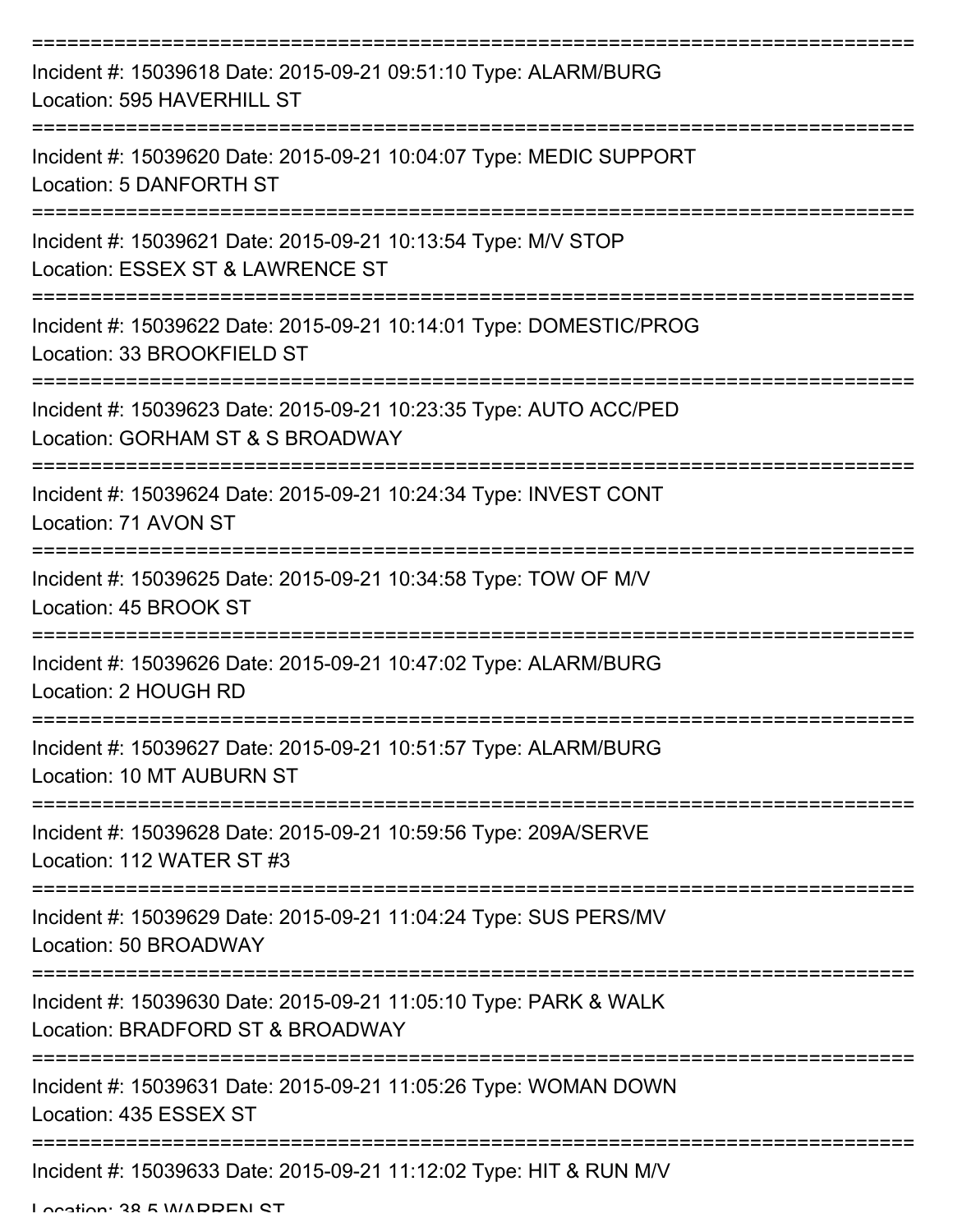| Incident #: 15039632 Date: 2015-09-21 11:12:49 Type: MAL DAMAGE<br>Location: 89 GREENWOOD ST                                     |
|----------------------------------------------------------------------------------------------------------------------------------|
| Incident #: 15039634 Date: 2015-09-21 11:17:58 Type: SUS PERS/MV<br>Location: BROADWAY AV                                        |
| Incident #: 15039635 Date: 2015-09-21 11:19:31 Type: 209A/SERVE<br>Location: 80 BOWDOIN ST                                       |
| Incident #: 15039636 Date: 2015-09-21 11:22:19 Type: AUTO ACC/PI<br>Location: ARLINGTON ST & CENTRE ST                           |
| Incident #: 15039637 Date: 2015-09-21 11:39:24 Type: M/V STOP<br>Location: MARKET ST & PARKER ST                                 |
| Incident #: 15039638 Date: 2015-09-21 11:45:25 Type: ANIMAL COMPL<br>Location: HAVERHILL ST & HILLSIDE AV                        |
| Incident #: 15039639 Date: 2015-09-21 11:46:22 Type: M/V STOP<br>Location: GRAFTON ST & S UNION ST                               |
| ================<br>Incident #: 15039640 Date: 2015-09-21 11:51:54 Type: SEX OFF. PAST<br>Location: PAISANO'S / 265 MERRIMACK ST |
| Incident #: 15039641 Date: 2015-09-21 12:17:37 Type: PARK & WALK<br>Location: BRADFORD ST & BROADWAY                             |
| Incident #: 15039642 Date: 2015-09-21 12:20:38 Type: DRUG VIO<br>Location: 61 STEARNS AV<br>==============================       |
| Incident #: 15039643 Date: 2015-09-21 12:24:22 Type: PARK & WALK<br>Location: 360 MERRIMACK ST                                   |
| Incident #: 15039644 Date: 2015-09-21 12:40:33 Type: M/V STOP<br>Location: BROADWAY & HAVERHILL ST                               |
| Incident #: 15039645 Date: 2015-09-21 12:49:03 Type: ALARM/HOLD<br>Location: 435 WINTHROP AV                                     |
| Incident #: 15039646 Date: 2015-09-21 12:51:33 Type: B&E/PROG                                                                    |

Location: 10 ELM ST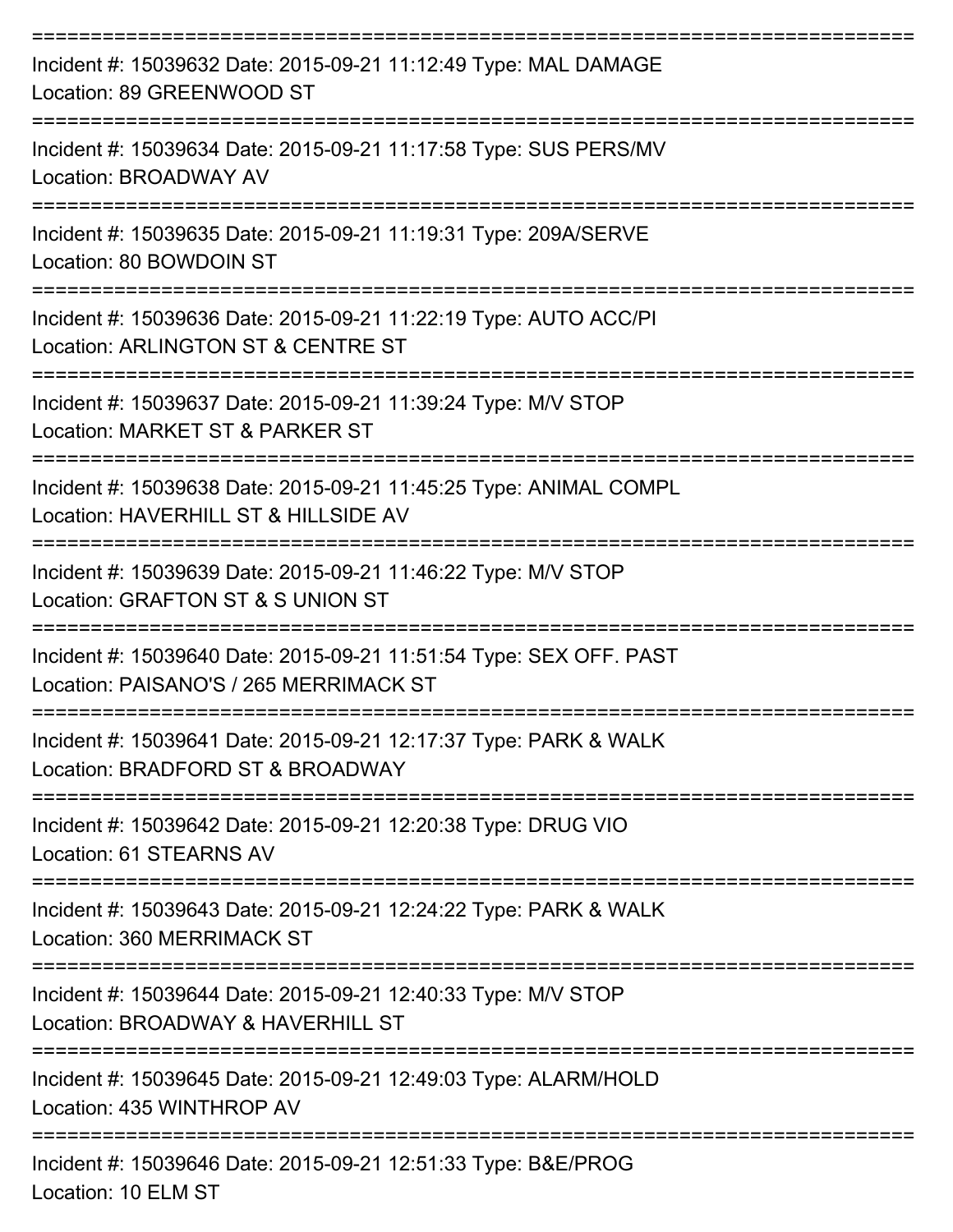| Incident #: 15039647 Date: 2015-09-21 13:04:01 Type: M/V STOP<br>Location: DORCHESTER ST & PHILLIPS ST                               |
|--------------------------------------------------------------------------------------------------------------------------------------|
| Incident #: 15039648 Date: 2015-09-21 13:34:01 Type: M/V STOP<br>Location: MT VERNON ST & S BROADWAY                                 |
| Incident #: 15039649 Date: 2015-09-21 13:44:30 Type: INVESTIGATION<br>Location: 90 LOWELL ST                                         |
| Incident #: 15039650 Date: 2015-09-21 13:44:38 Type: UNWANTEDGUEST<br>Location: 35 ORCHARD ST FL 1STFL                               |
| Incident #: 15039651 Date: 2015-09-21 13:49:11 Type: M/V STOP<br>Location: ABBOTT ST & S UNION ST                                    |
| :===================================<br>Incident #: 15039652 Date: 2015-09-21 13:51:08 Type: INVEST CONT<br>Location: 105 JACKSON ST |
| Incident #: 15039653 Date: 2015-09-21 14:05:56 Type: ROBBERY ARMED<br>Location: TD BANKNORTH MA / 305 S BROADWAY                     |
| Incident #: 15039654 Date: 2015-09-21 14:13:32 Type: DRUG VIO<br>Location: CHESTNUT ST & JACKSON ST                                  |
| Incident #: 15039655 Date: 2015-09-21 14:41:52 Type: SHOPLIFTING<br>Location: 700 ESSEX ST                                           |
| Incident #: 15039656 Date: 2015-09-21 14:57:48 Type: SUS PERS/MV<br>Location: 70 N PARISH RD                                         |
| Incident #: 15039657 Date: 2015-09-21 15:19:20 Type: A&B PAST<br>Location: 70 N PARISH RD                                            |
| Incident #: 15039658 Date: 2015-09-21 15:24:22 Type: FIRE/MV<br>Location: 300 HAVERHILL ST                                           |
| Incident #: 15039659 Date: 2015-09-21 15:31:25 Type: M/V STOP<br>Location: COMMON ST & UNION ST                                      |
| Incident #: 15039661 Date: 2015-09-21 15:34:46 Type: KEEP PEACE<br>Location: 233 JACKSON ST #6                                       |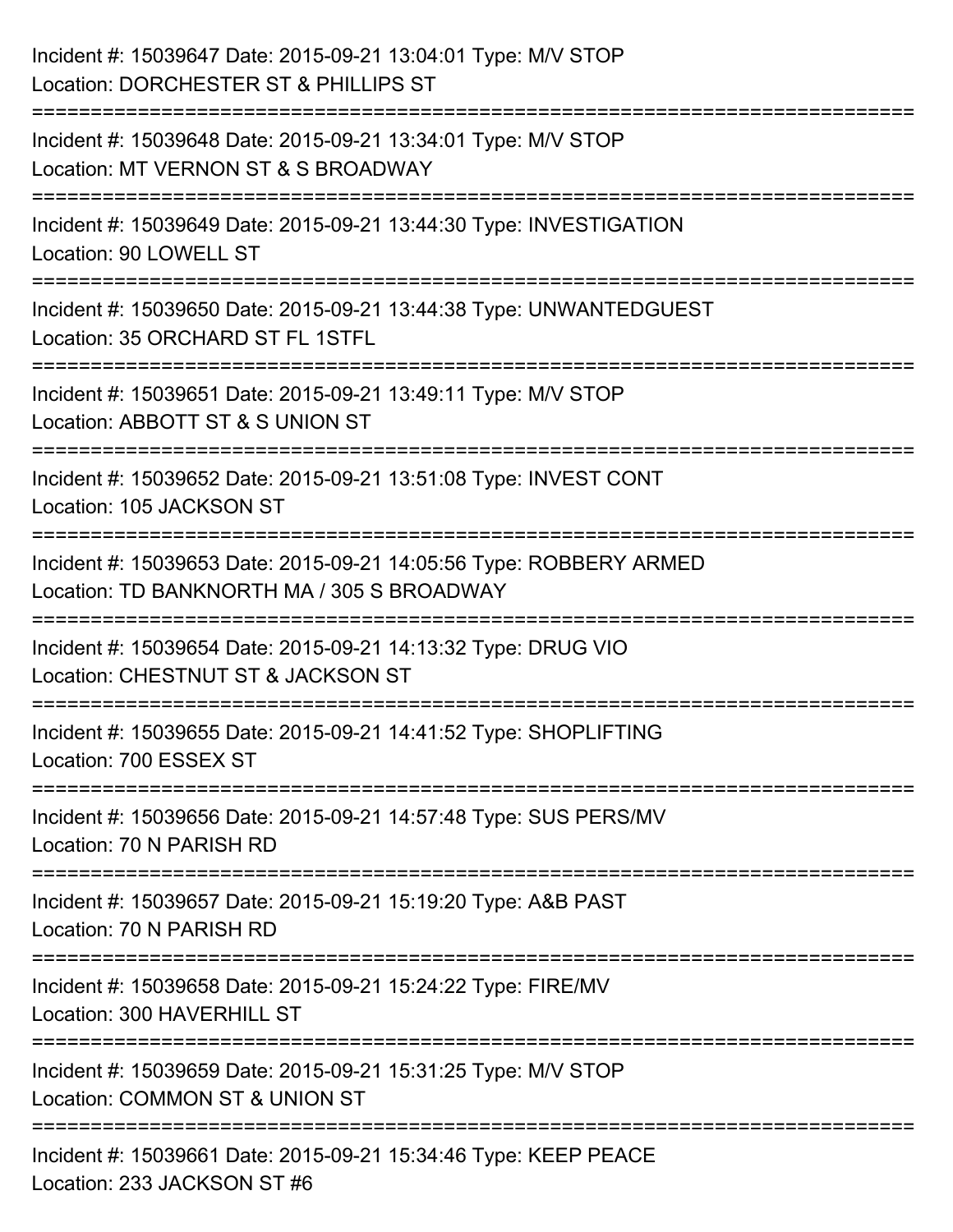| Incident #: 15039660 Date: 2015-09-21 15:35:21 Type: AUTO ACC/NO PI<br><b>Location: HAMPSHIRE ST</b>                                                      |
|-----------------------------------------------------------------------------------------------------------------------------------------------------------|
| Incident #: 15039662 Date: 2015-09-21 15:43:25 Type: DRUG VIO<br>Location: 5 LAFAYETTE AV                                                                 |
| Incident #: 15039663 Date: 2015-09-21 15:58:11 Type: M/V STOP<br>Location: 37 WOODLAND ST                                                                 |
| Incident #: 15039664 Date: 2015-09-21 16:13:50 Type: DISTURBANCE<br>Location: S UNION ST & WINTHROP AV                                                    |
| Incident #: 15039665 Date: 2015-09-21 16:18:37 Type: HIT & RUN M/V<br>Location: LEONARD SCHOOL / 60 ALLEN ST                                              |
| Incident #: 15039666 Date: 2015-09-21 16:24:53 Type: ALARM/BURG<br>Location: 402 BROADWAY                                                                 |
| Incident #: 15039667 Date: 2015-09-21 16:32:27 Type: LARCENY/PAST<br>Location: 94 UNION ST                                                                |
| Incident #: 15039668 Date: 2015-09-21 16:41:26 Type: B&E/MV/PAST<br>Location: 92 EUTAW ST                                                                 |
| Incident #: 15039669 Date: 2015-09-21 16:45:23 Type: AUTO ACC/NO PI<br>Location: 354 MERRIMACK ST #ENTRANCE C                                             |
| Incident #: 15039670 Date: 2015-09-21 16:52:05 Type: ASSIST FIRE<br>Location: GENERAL ST & PROSPECT ST<br>:====================<br>---------------------- |
| Incident #: 15039671 Date: 2015-09-21 17:17:23 Type: DOMESTIC/PROG<br>Location: 439 RIVERSIDE DR                                                          |
| Incident #: 15039672 Date: 2015-09-21 17:25:38 Type: SUS PERS/MV<br>Location: FARNHAM ST & PARKER                                                         |
| Incident #: 15039673 Date: 2015-09-21 17:30:17 Type: B&E/PAST<br>Location: 86 PHILLIPS ST                                                                 |
| Incident #: 15039674 Date: 2015-09-21 17:30:59 Type: CK WELL BEING<br>Location: 34 HAMLET ST                                                              |

===========================================================================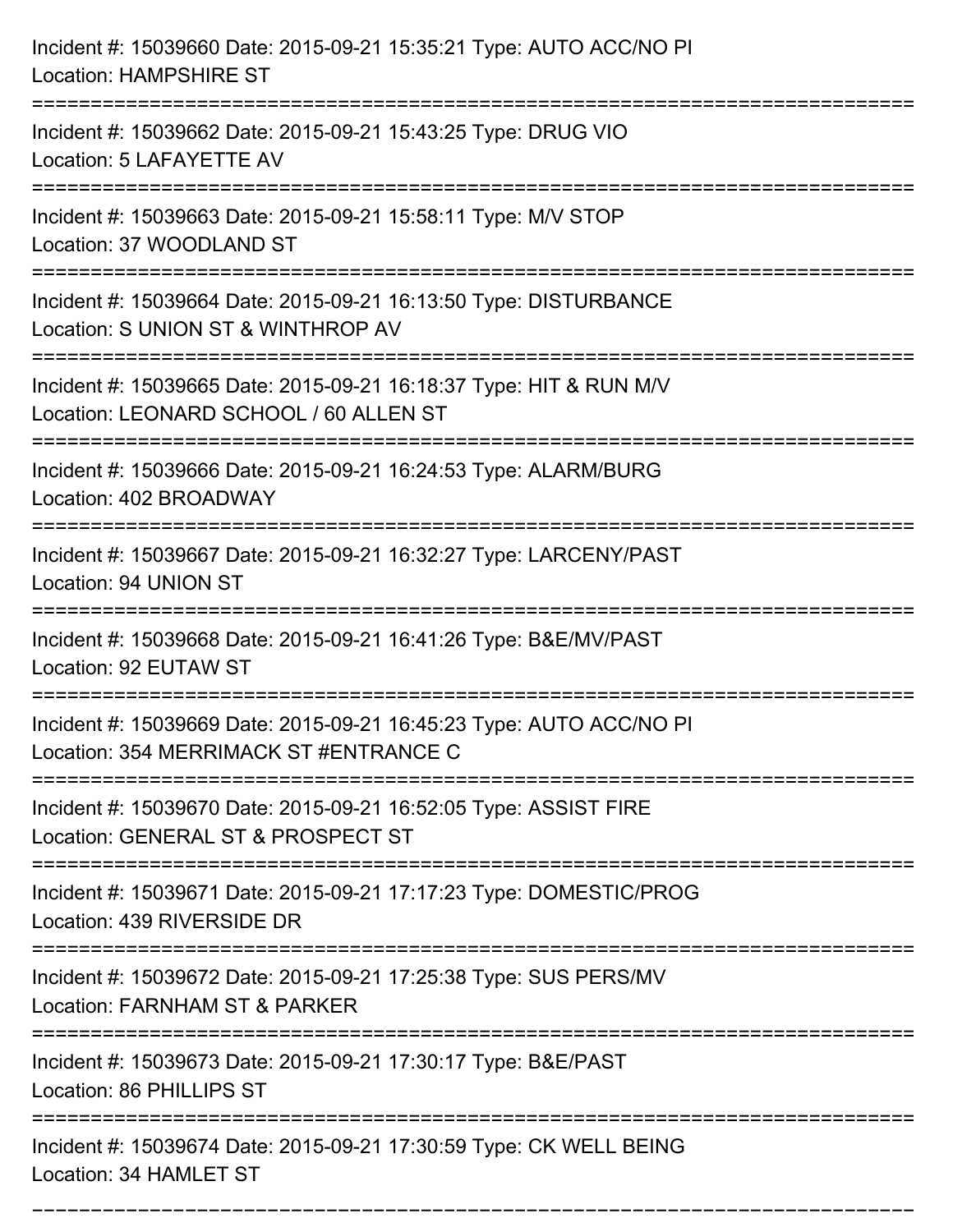| Incident #: 15039675 Date: 2015-09-21 17:45:02 Type: DRUG VIO<br>Location: BUSWELL ST & TRENTON ST<br>---------------------                 |
|---------------------------------------------------------------------------------------------------------------------------------------------|
| Incident #: 15039676 Date: 2015-09-21 17:48:31 Type: STOLEN PROP<br><b>Location: 27 FAIRMONT ST</b>                                         |
| Incident #: 15039677 Date: 2015-09-21 17:51:06 Type: NOISE ORD<br>Location: 12 CAMPO SECO ST                                                |
| Incident #: 15039678 Date: 2015-09-21 17:53:16 Type: GENERAL SERV<br>Location: 354 MERRIMACK ST                                             |
| Incident #: 15039679 Date: 2015-09-21 17:58:08 Type: 209A/VIOLATION<br>Location: 2 MUSEUM SQ #703 FL 7<br>================================= |
| Incident #: 15039680 Date: 2015-09-21 18:05:27 Type: 209A/VIOLATION<br>Location: BRUCE SCHOOL / 135 BUTLER ST                               |
| Incident #: 15039681 Date: 2015-09-21 18:23:37 Type: TRESPASSING<br>Location: 214 BAILEY ST<br>;============================                |
| Incident #: 15039682 Date: 2015-09-21 18:36:56 Type: CHILD ABUSE<br>Location: 30 STORROW ST                                                 |
| Incident #: 15039685 Date: 2015-09-21 18:49:44 Type: THREATS<br>Location: 123 OXFORD ST                                                     |
| Incident #: 15039683 Date: 2015-09-21 18:49:51 Type: M/V STOP<br>Location: 156 GARDEN ST                                                    |
| Incident #: 15039684 Date: 2015-09-21 18:50:41 Type: SHOPLIFTING<br>Location: 700 ESSEX ST                                                  |
| Incident #: 15039686 Date: 2015-09-21 19:07:33 Type: GENERAL SERV<br>Location: 205 BROADWAY                                                 |
| Incident #: 15039687 Date: 2015-09-21 19:45:37 Type: MEDIC SUPPORT<br>Location: 77 S UNION ST FL 1                                          |
| Incident #: 15039688 Date: 2015-09-21 19:51:52 Type: HARASSMENT<br>Location: 2 MUSEUM SQ #703                                               |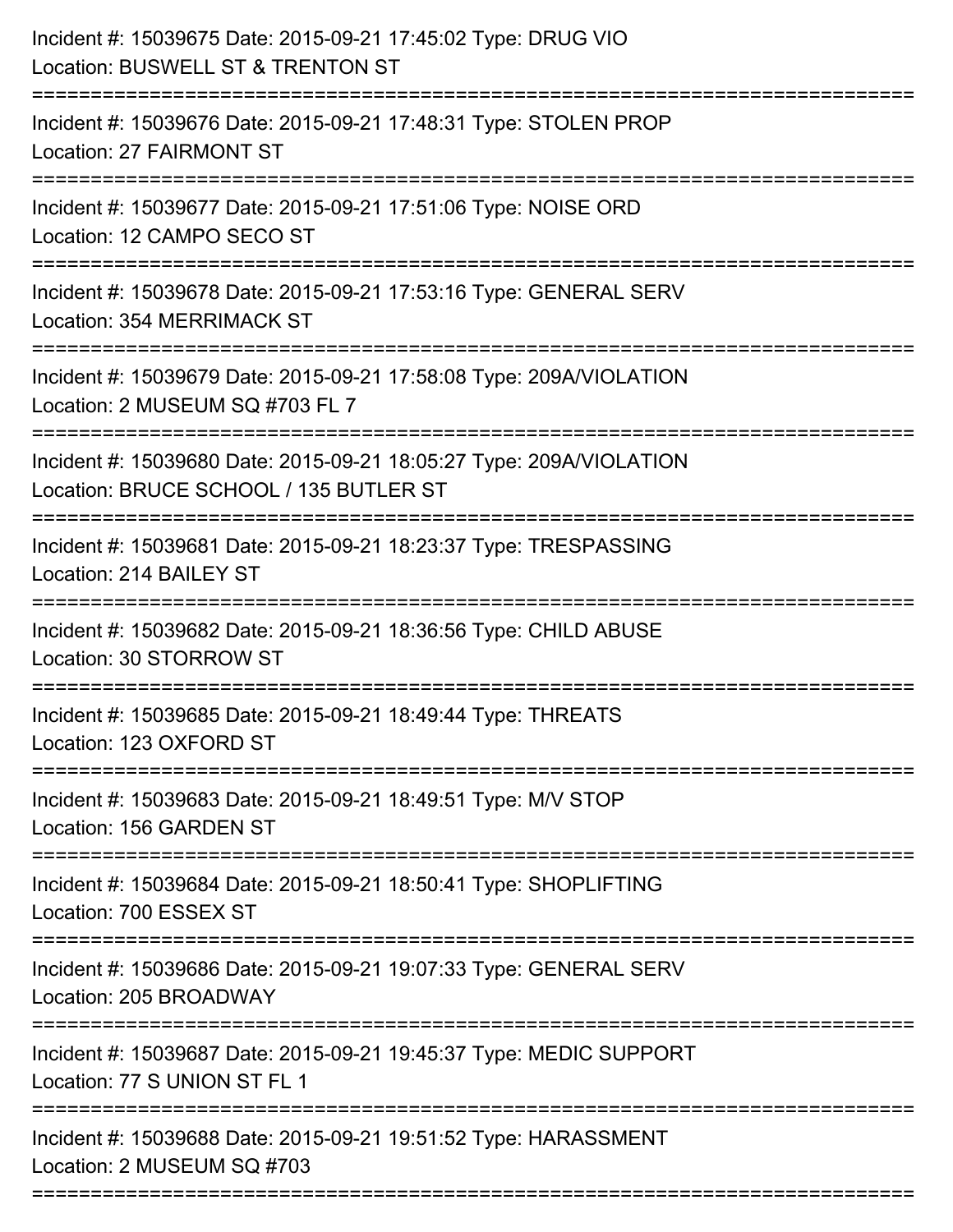Location: 90 LOWELL ST

| Incident #: 15039690 Date: 2015-09-21 20:21:31 Type: GENERAL SERV<br>Location: 20 CHESTER ST             |
|----------------------------------------------------------------------------------------------------------|
| Incident #: 15039691 Date: 2015-09-21 20:57:08 Type: TOW/REPOSSED<br>Location: 11 CAMBRIDGE ST           |
| Incident #: 15039692 Date: 2015-09-21 20:59:21 Type: NOISE ORD<br>Location: 853 ESSEX ST                 |
| Incident #: 15039693 Date: 2015-09-21 21:03:27 Type: NOISE ORD<br>Location: 54 E HAVERHILL ST            |
| Incident #: 15039694 Date: 2015-09-21 21:18:30 Type: ROBBERY ARMED<br>Location: OAK ST                   |
| Incident #: 15039695 Date: 2015-09-21 21:21:18 Type: CK WELL BEING<br>Location: 62 THORNDIKE ST          |
| Incident #: 15039696 Date: 2015-09-21 21:22:37 Type: NOISE ORD<br>Location: 25 SPRINGFIELD ST            |
| Incident #: 15039697 Date: 2015-09-21 21:43:00 Type: CK WELL BEING<br>Location: ANDOVER ST & GLENN ST    |
| Incident #: 15039698 Date: 2015-09-21 21:48:36 Type: M/V STOP<br>Location: CARVER ST & MERRIMACK ST      |
| Incident #: 15039699 Date: 2015-09-21 22:05:03 Type: SUS PERS/MV<br>Location: WALGREENS / 220 S BROADWAY |
| Incident #: 15039700 Date: 2015-09-21 22:06:56 Type: WOMAN DOWN<br><b>Location: MARSTON ST</b>           |
| Incident #: 15039701 Date: 2015-09-21 22:14:15 Type: 209A/SERVE<br>Location: 77 S UNION ST               |
| Incident #: 15039702 Date: 2015-09-21 22:27:13 Type: M/V STOP<br><b>Location: HIGH ST</b>                |
|                                                                                                          |

Incident #: 15039703 Date: 2015 09 21 22:51:22 Type: M/V STOP